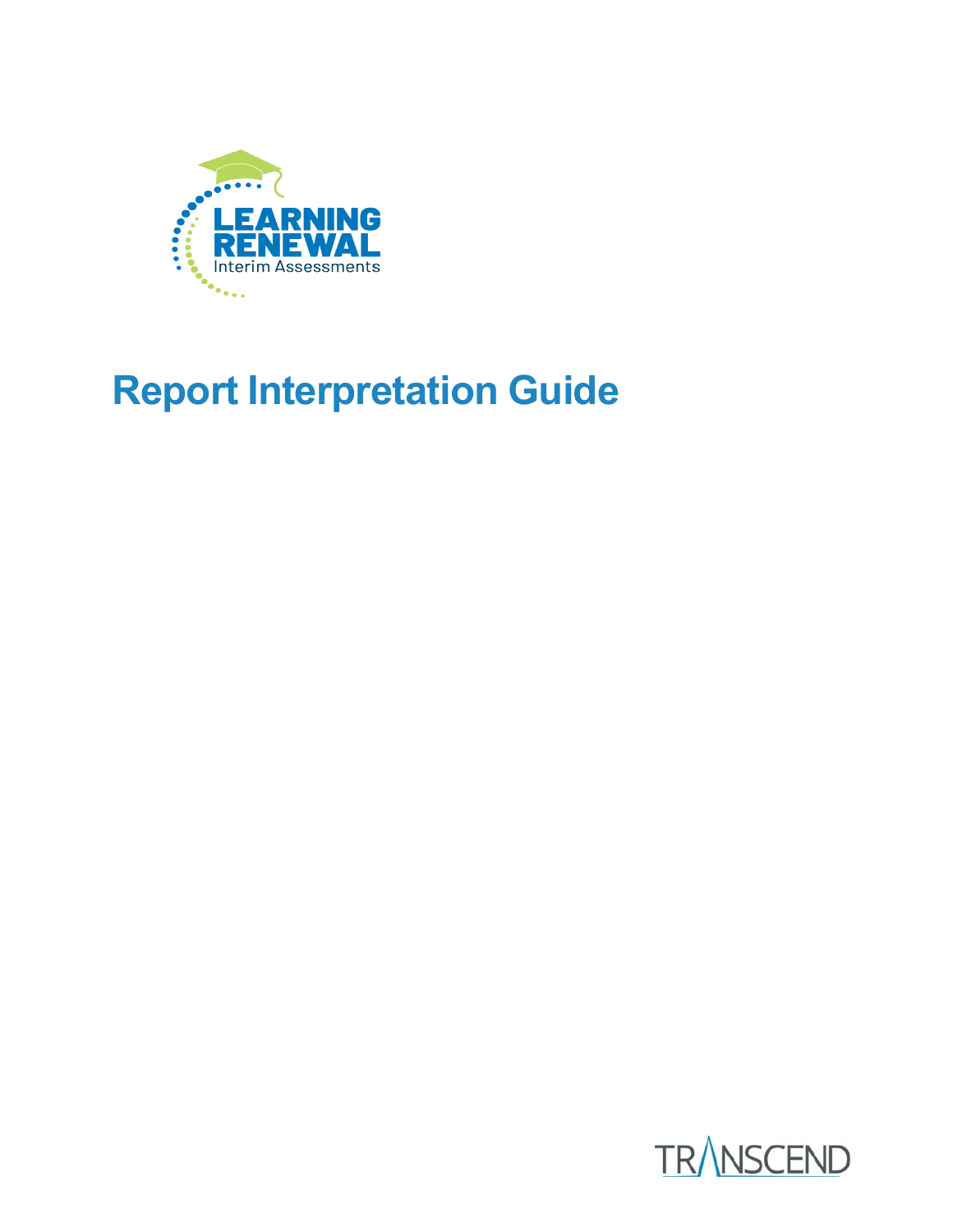## **Contents**

### Contents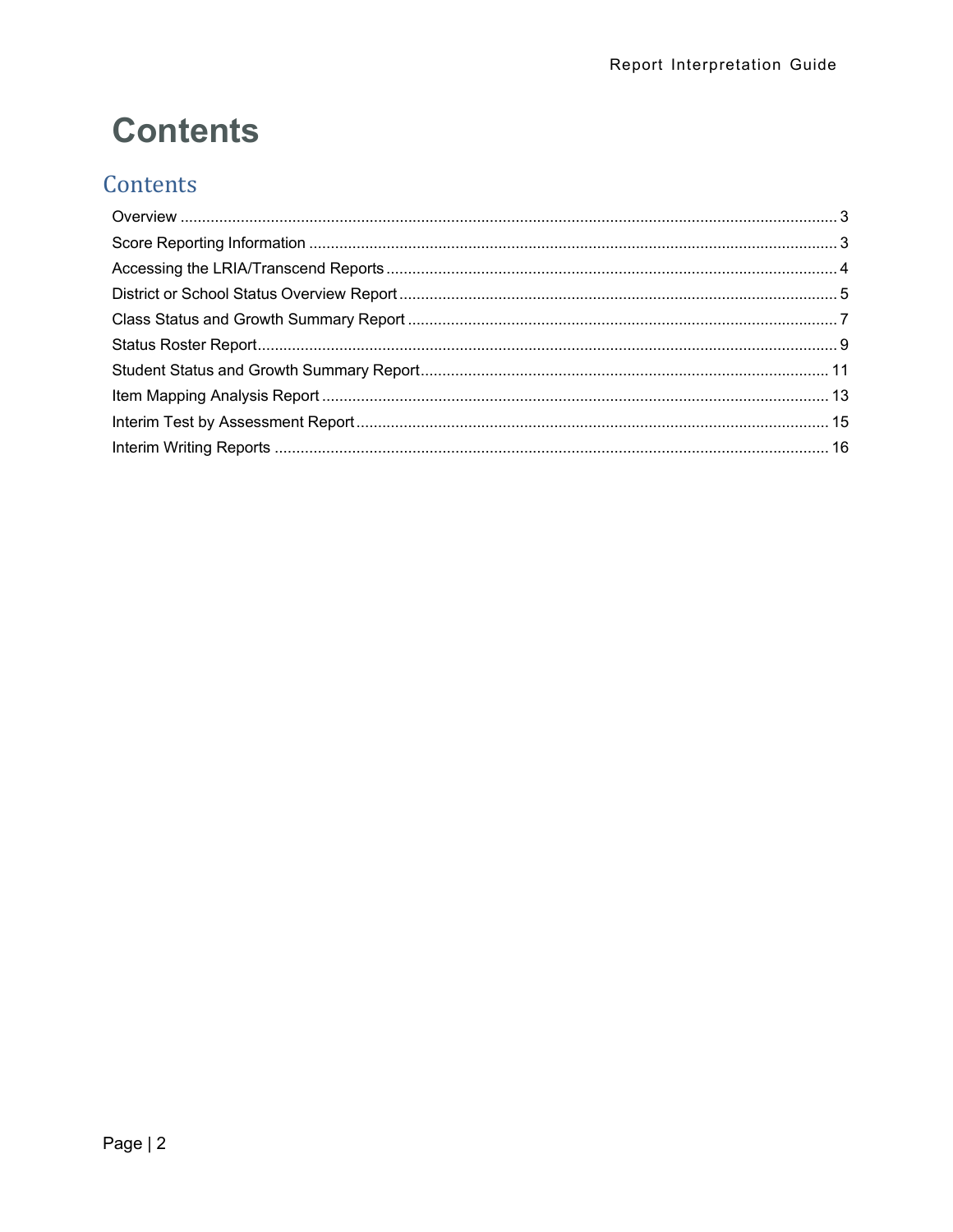### **Overview**

The Illinois Learning Renewal Interim Assessments (LRIA) utilize the Transcend Assessment Solution developed by Pearson. The assessment system provides information about student performance on the grade level learning standards in reading and mathematics at three intervals throughout the year. The assessments are designed to be administered during a single class period for each content area assessment, and they are computer adaptive. Students are given grade level items at varying levels of difficulty matched to their current pattern of responses to estimate a score accurately and efficiently.

The reporting is rendered dynamically. Within 24-48 hours after a student completes a test, their score is made available, and it is added to the data set at all levels of reporting. This allows educators and administrators to make timely decisions to best support the learning of each student, and to partner with families around the progress of their students.

The information in each report is aligned to the locally determined scope and sequence covering the Illinois Learning Standards. Prior to each testing period, districts utilize Pearson's Intelligent Blueprint system to select the grade level learning standards that will be covered during that interim testing period. This ensures that students do not receive items testing learning standards that have not yet been instructed.

The assessments also follow a cumulative test design. Items aligned to previously taught and tested standards are sampled throughout each subsequent interim test to allow for a measure of within-year growth.

## **Score Reporting Information**

The LRIA/Transcend is intended to provide valid and reliable results at the content and domain levels. Items are aligned to the Illinois Learning Standards. The standards are associated with specific domains, which are reported as subscores of the overall content area score. Reporting at the domain level provides more specific information about student strengths and areas for growth within the content area.

| <b>Content Area</b> | Math (Grades 3-8)                             | <b>Reading (Grades 3-8)</b>         |
|---------------------|-----------------------------------------------|-------------------------------------|
|                     | OA - Operations & Algebraic Thinking (g3-5)   | RI - Reading for Information (g3-8) |
|                     | NBT - Numbers & Operations in Base Ten (g3-5) | RL - Reading for Literacy (g3-8)    |
|                     | NF - Numbers & Operations -- Fractions (g3-5) |                                     |
|                     | G - Geometry (q3-8)                           |                                     |
| <b>Domains</b>      | MD - Measurement and Data (g3-5)              |                                     |
|                     | NS - The Number System (g6-8)                 |                                     |
|                     | EE - Expression & Equations (g6-8)            |                                     |
|                     | $F -$ Functions (q6-8)                        |                                     |
|                     | SP - Statistics & Probability (q6-8)          |                                     |

The LRIA/Transcend reports on overall content area and domain level scores using *scale scores*. **Scale scores** are raw scores that have been adjusted and converted to a standardized scale to enable comparisons of student performance across tests within a subject area and grade level. The scale score range for the LRIA/Transcend is 300-500. LRIA/Transcend reporting includes visual representations of the distribution of tested students' scores across the range of possible scores at each grade and content level. The mean scale score and standard deviation is reported for each group of students viewed.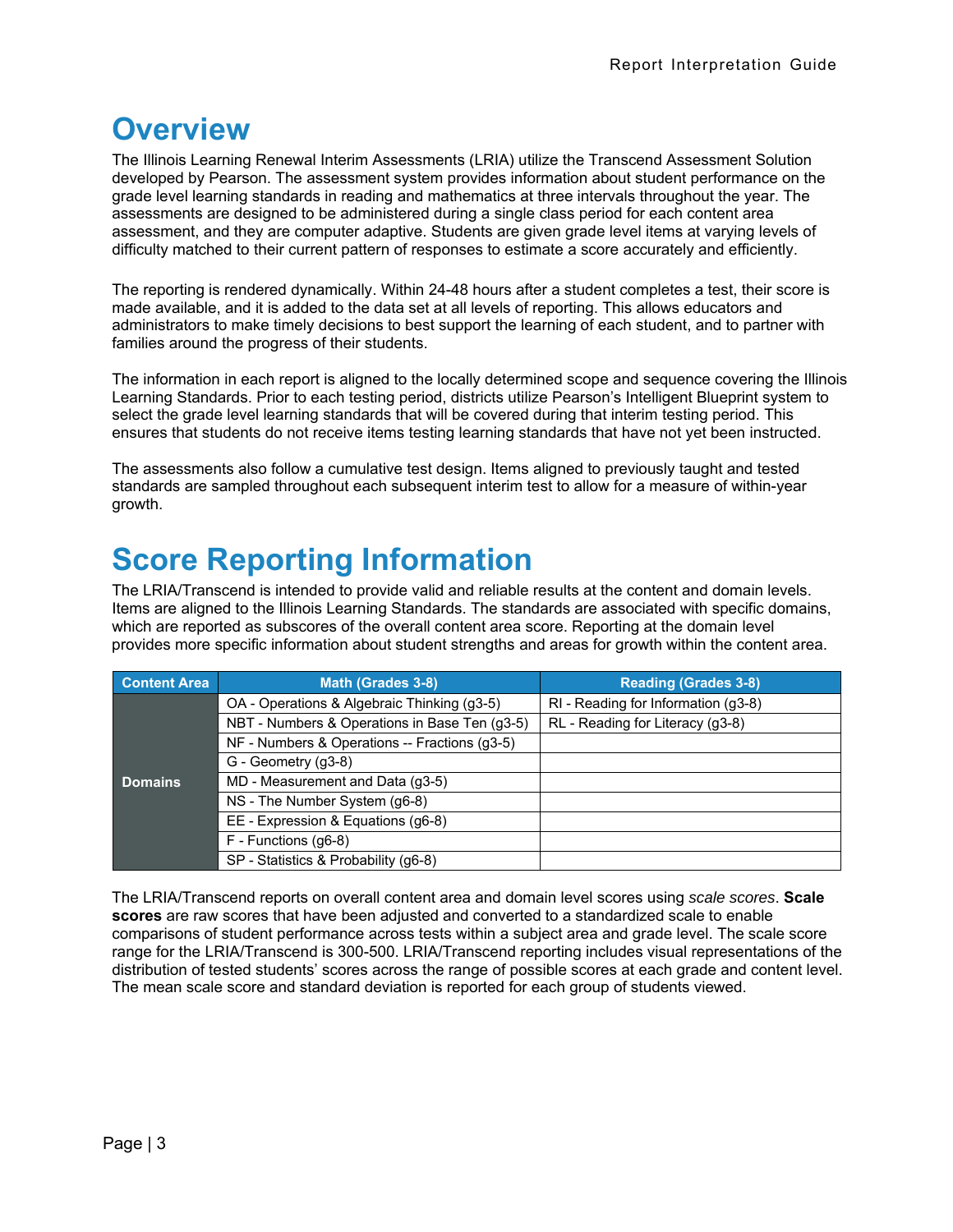Estimated performance levels are provided at the content level for both reading and math.

- **Performance Levels**
- 1. Likely to not meet expectations
- 2. Likely to partially meet expectations
- 3. Likely to approach expectations
- 4. Likely to meet expectations
- 5. Likely to exceed expectations

### **Accessing the LRIA/Transcend Reports**

The LRIA/Transcend reports are permissioned based on the district and school user roles in PearsonAccessnext.

The following users have access to all reports within the district:

- District Test Coordinator (DTC)
- Technology Coordinator (If assigned at district level)
- Report Access (If assigned at district level)

The following users have access to all reports at their assigned school:

- School Test Coordinator (STC)
- Test Administrators
- Technology Coordinator
- Report Access

To access the LRIA/Transcend Reports, log-in to PearsonAccessnext. Click on the Reports menu and then select Interim Test Reports. You can do this from the left menu bar on the home page or the top menu bar.



| PearsonAccess <sup>next</sup> |  |
|-------------------------------|--|
| <b>I</b> Dashboard            |  |
| <b>☆</b> Setup                |  |
| $\triangleright$ Testing      |  |
| <b>E</b> Reports              |  |
| <b>Operational Reports</b>    |  |
| <b>Reporting Groups</b>       |  |
| <b>Interim Test Reports</b>   |  |
| <b>Published Reports</b>      |  |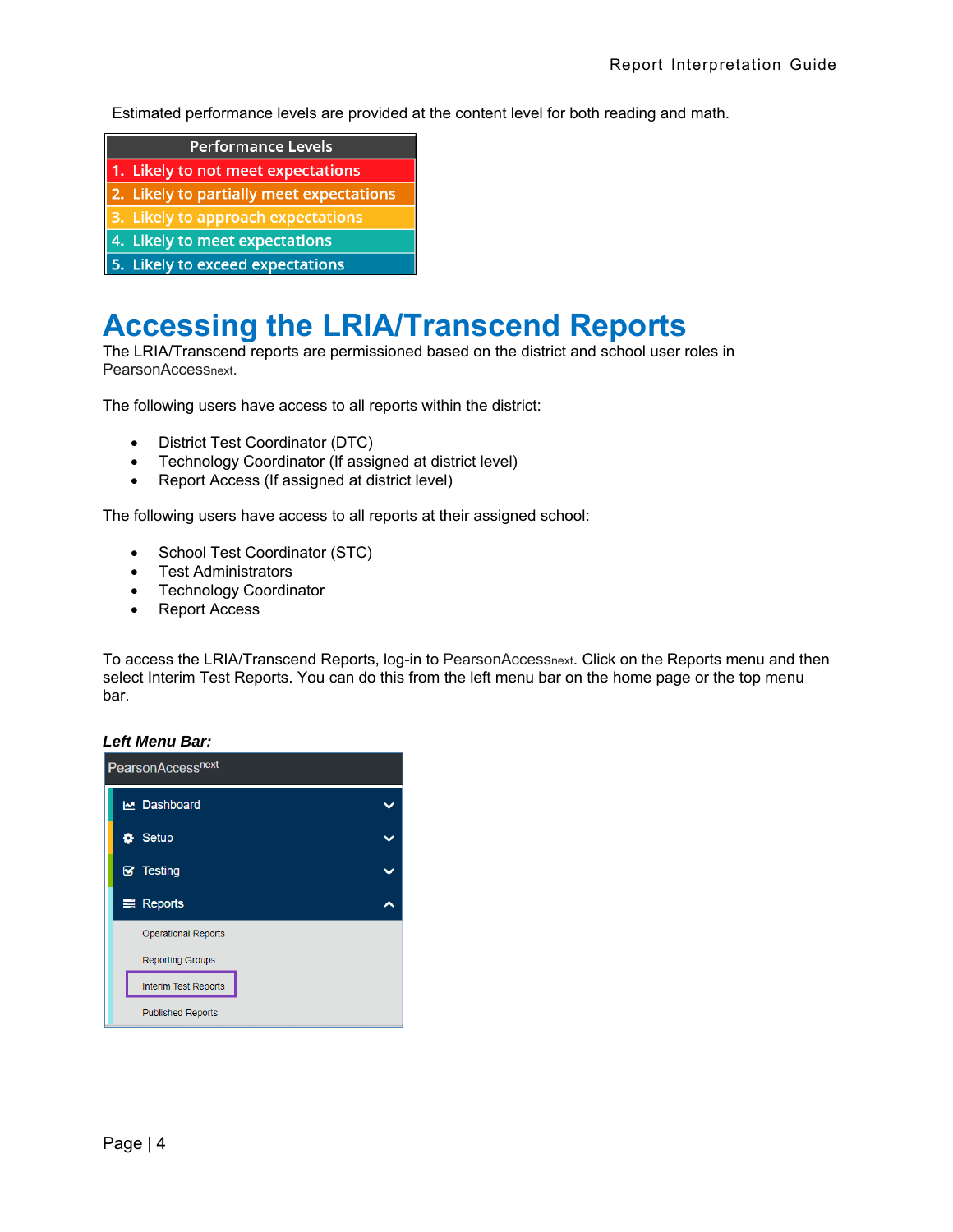*Top Menu Bar:* 



Select Reading or Math. Reports will then be available based on the permissions of the user.

## **District or School Status Overview Report**

Within each content area, district and school users will see a dashboard providing information on both the status of tested students at a given grade level and the performance levels of students at a particular grade level. Dashboards are populated once four or more students have completed testing, and they are updated as additional student scores are received. Permissioned users at the district level will have access to all overview reports, whereas permissioned users at the school level will see only their assigned school. The following example is representative of a district view.

To access the **STATUS OVERVIEW REPORT**, select either Reading or Math from the dropdown menu. The selected dashboard will appear with the information for each grade level within the district/school. In the example below, the user has drilled down into the subgroups (schools and classes). District users will see the entire grade level within the district represented, as well as the grade level by each individual school. School users will see only their individual school and the grade levels serviced by it.

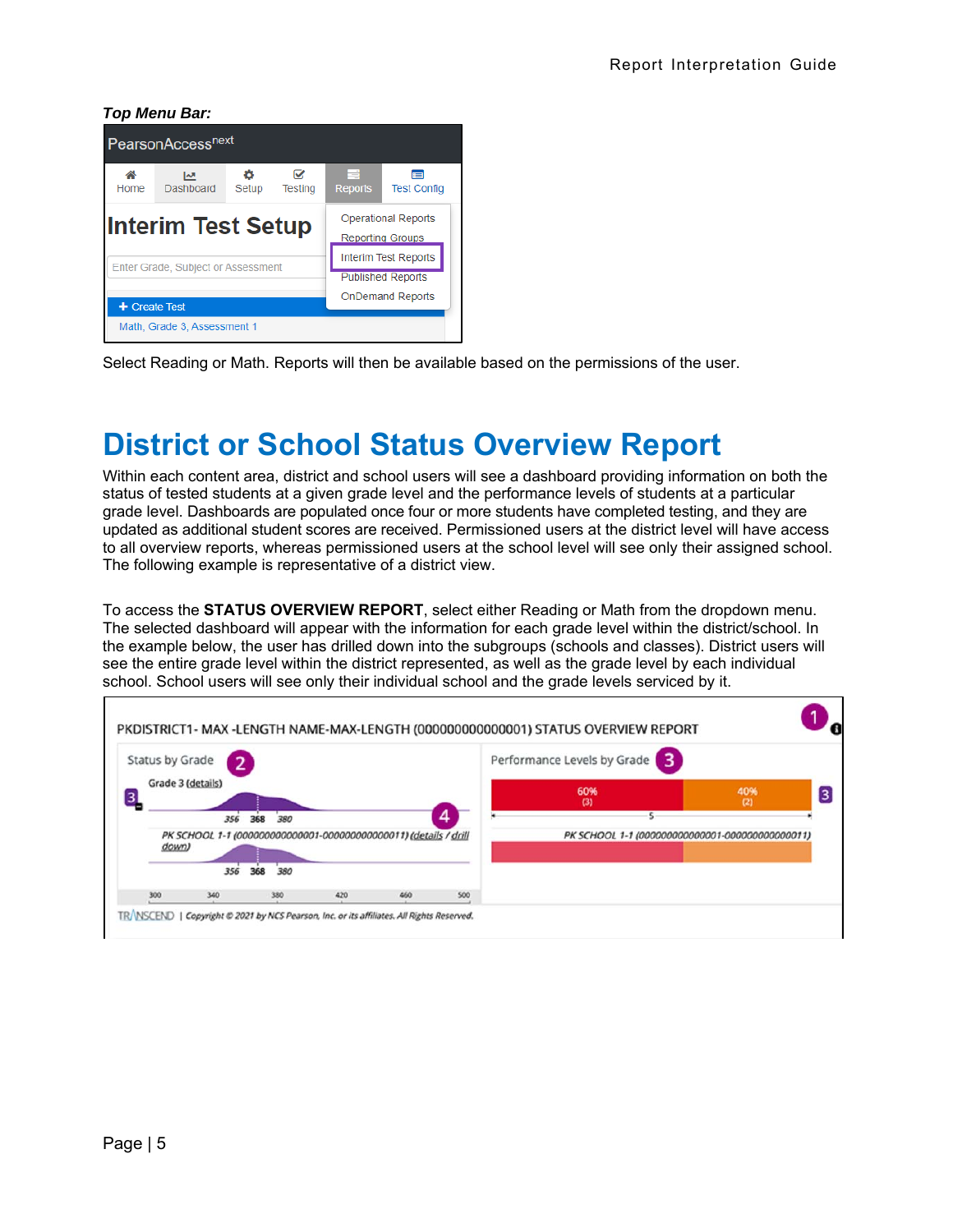#### **Detailed Explanation of Report (1-4)**

1. Click on the Info Icon on the top right to access a brief description of the information contained in the report.



2. Status by Grade- This visual representation shows the distribution of tested students' scores amongst the possible range of scores (300-500). The horizontal axis represents the range of possible scores while the vertical axis represents the number of tested students at any given score. The mean and the standard deviation from the mean are labeled on each visual to facilitate comparisons between the overall performance of students on each interim test.

In the district example above, the distribution of all tested students within the grade level is shown amongst the possible range of scores. Immediately below the district information is information about a school within the district. In this case, because the data is identical, we may assume that either the district has only one school serving grade 3, or that only one of their schools serving grade 3 has tested enough students at this point to generate a report.

Looking at the example, student scores appear to range from about 340-400 with the largest number of students being concentrated around 358-360. The mean is 368, and the standard deviation is +/- 12.

3. Performance Levels by Grade- This graph includes the performance level and percentage of student that performed at that level. Performance Levels are color coded. The performance levels color bands can be found within each report by clicking on the Info Icon.

| <b>O</b> erformance Levels by Grade | This section uses charts to show the percentage of students estimated to fall within specific<br>performance levels at the grade level. If you click on a grade, you will be able to see a chart for each<br>subgroup of students within that grade.<br>These are the available performance levels: |  |
|-------------------------------------|-----------------------------------------------------------------------------------------------------------------------------------------------------------------------------------------------------------------------------------------------------------------------------------------------------|--|
|                                     | Level 1: Not meeting expectations<br>Level 2: Partially meeting expectations<br>Level 3: Approaching expectations                                                                                                                                                                                   |  |
|                                     |                                                                                                                                                                                                                                                                                                     |  |

In this example, 60% of students are at Level 1 or Likely to not meet expectations, and 40% are at Level 2 or Likely to partially meet expectations. Presently, no students are represented in performance levels 3-5, so these levels are not shown on the graph. As additional tests are completed, the graphs will automatically update.

4. Click on "details" at the school (or class) level to go to the Status and Growth Summary Report. Click on "drill down" to go to the Status Overview Report for that specific grouping.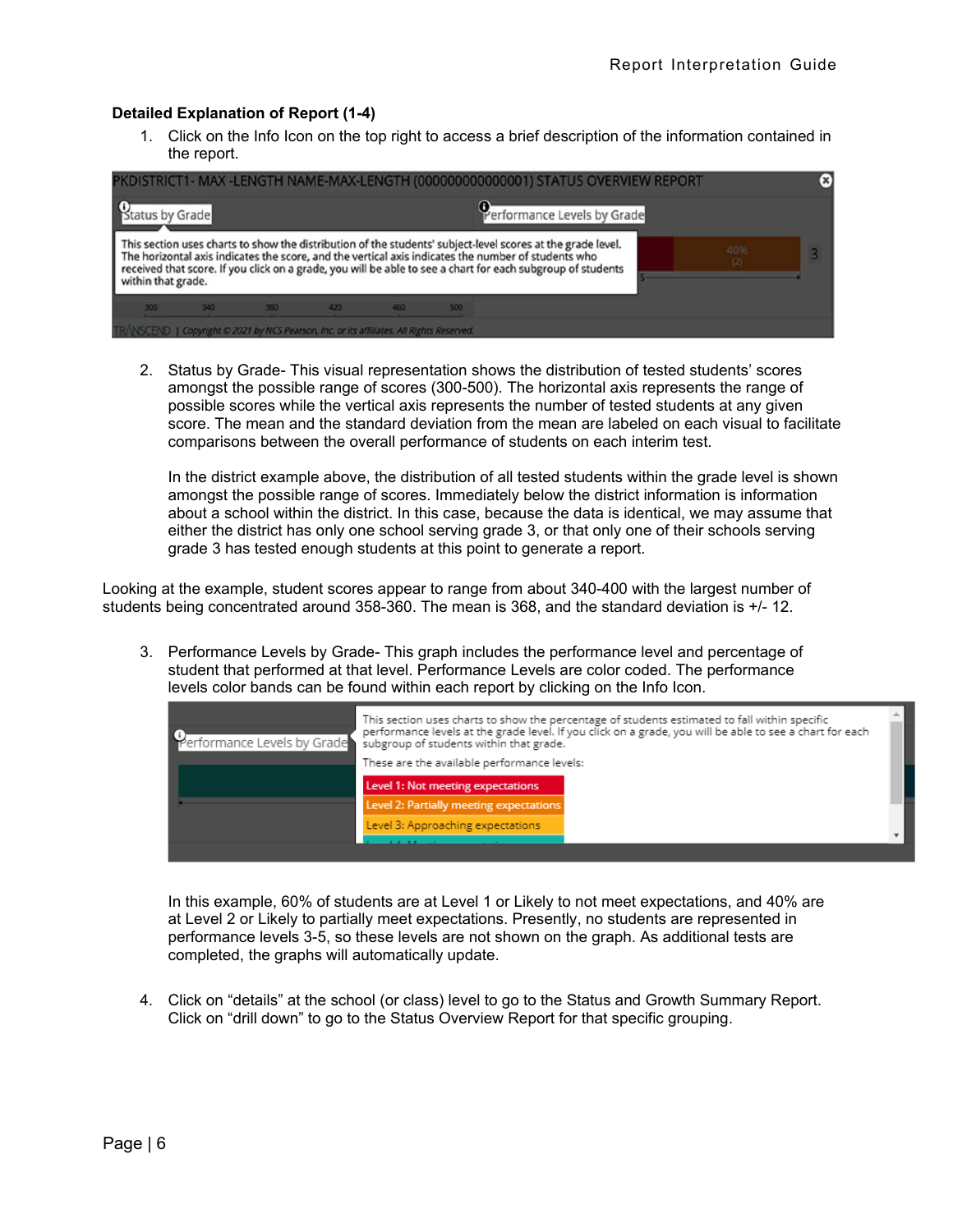### **Class Status and Growth Summary Report**

To access the Status and Growth Summary Report, click on the "details" next to the number in the purple box on the left, or click on "details" at the school (or class) level on the Status Overview Report.

The **STATUS AND GROWTH SUMMARY REPORT** displays the overall score and the domain scores for a group of students on a specific test. A district user will be able to see the scores for students within a specific grade and subject, while a school user will only have access to their school scores. Again, the subgroups would be schools in the district and/or classes in the school.



#### **Detailed Explanation of Report (1-6)**

1. Click on the Info Icon on the top right to expose the information available for each report.

|                    |     |                                                                                            |     |     |     | PKDISTRICT1- MAX-LENGTH NAME-MAX-LENGTH (000000000000001) STATUS OVERVIEW REPORT                                                                                                                                                                                                                                                  |  |            | × |
|--------------------|-----|--------------------------------------------------------------------------------------------|-----|-----|-----|-----------------------------------------------------------------------------------------------------------------------------------------------------------------------------------------------------------------------------------------------------------------------------------------------------------------------------------|--|------------|---|
| Status by Grade    |     |                                                                                            |     |     |     | Performance Levels by Grade                                                                                                                                                                                                                                                                                                       |  |            |   |
| within that grade. |     |                                                                                            |     |     |     | This section uses charts to show the distribution of the students' subject-level scores at the grade level.<br>The horizontal axis indicates the score, and the vertical axis indicates the number of students who<br>received that score. If you click on a grade, you will be able to see a chart for each subgroup of students |  | 40%<br>(2) |   |
| 300                | 340 | 1350                                                                                       | 420 | 460 | 500 |                                                                                                                                                                                                                                                                                                                                   |  |            |   |
|                    |     | TR/ NSCEND   Copyright © 2021 by NCS Pearson, Inc. or its affiliates. All Rights Reserved. |     |     |     |                                                                                                                                                                                                                                                                                                                                   |  |            |   |

2. The number of students currently tested appears below the main heading. You can click the "Students' Tested" to open the Status Roster Report.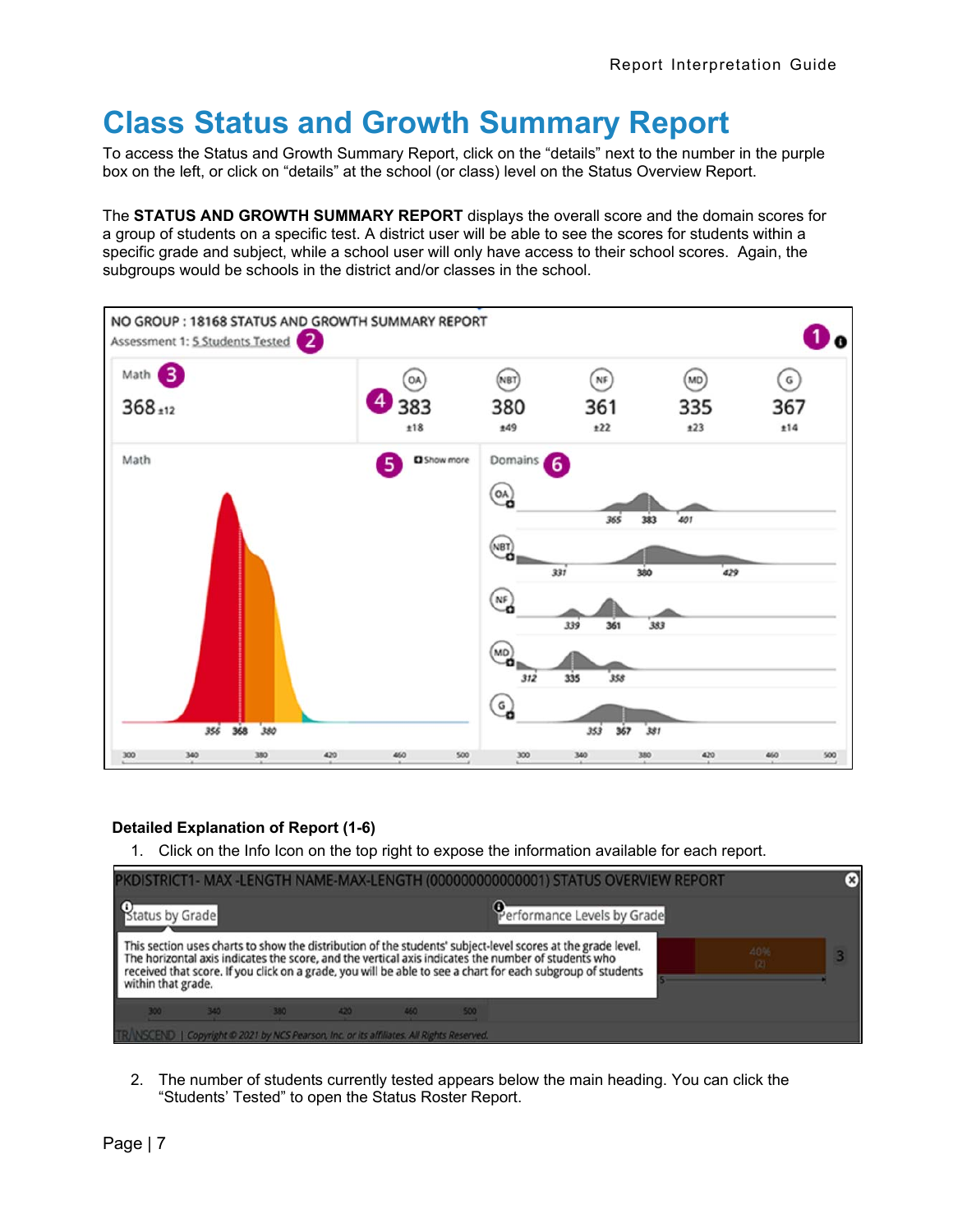- 3. This shows the mean and standard deviation of students' scores at the subject level. Click the overall score to compare it with previous tests to analyze the group's growth. In this example, the mean is 368 and the standard deviation is +/- 12.
- 4. This shows the mean and standard deviation of students' scores for each domain tested. Click each of the domain scores to compare them with domain scores of previous tests to analyze the group's growth.
- 5. This multi-colored chart shows the distribution of tested students' scores amongst the possible range of scores.
	- a. The horizontal axis represents the range of possible scores (300-500) while the vertical axis represents the number of tested students at any given score. The mean and the standard deviation from the mean are labeled on each visual to facilitate comparisons between the overall performance of students on each interim test.
	- b. The color bands represent the different performance levels. The performance levels color bands can be found within each report by clicking on the Info Icon.



- c. Click **Show more** (and then **Show less**) to toggle between the most recent test and all previous tests.
- 6. The chart in the Domains section shows the distribution of student domain-level scores on the current test.
	- a. The horizontal axis represents the range of possible scores (300-500) while the vertical axis represents the number of tested students at any given score. The mean and the standard deviation from the mean are labeled on each visual to facilitate comparisons between the overall performance of students on each interim test.
	- b. Click on a domain to see charts for the previous assessments for that domain.
	- c. Domains do not have performance levels.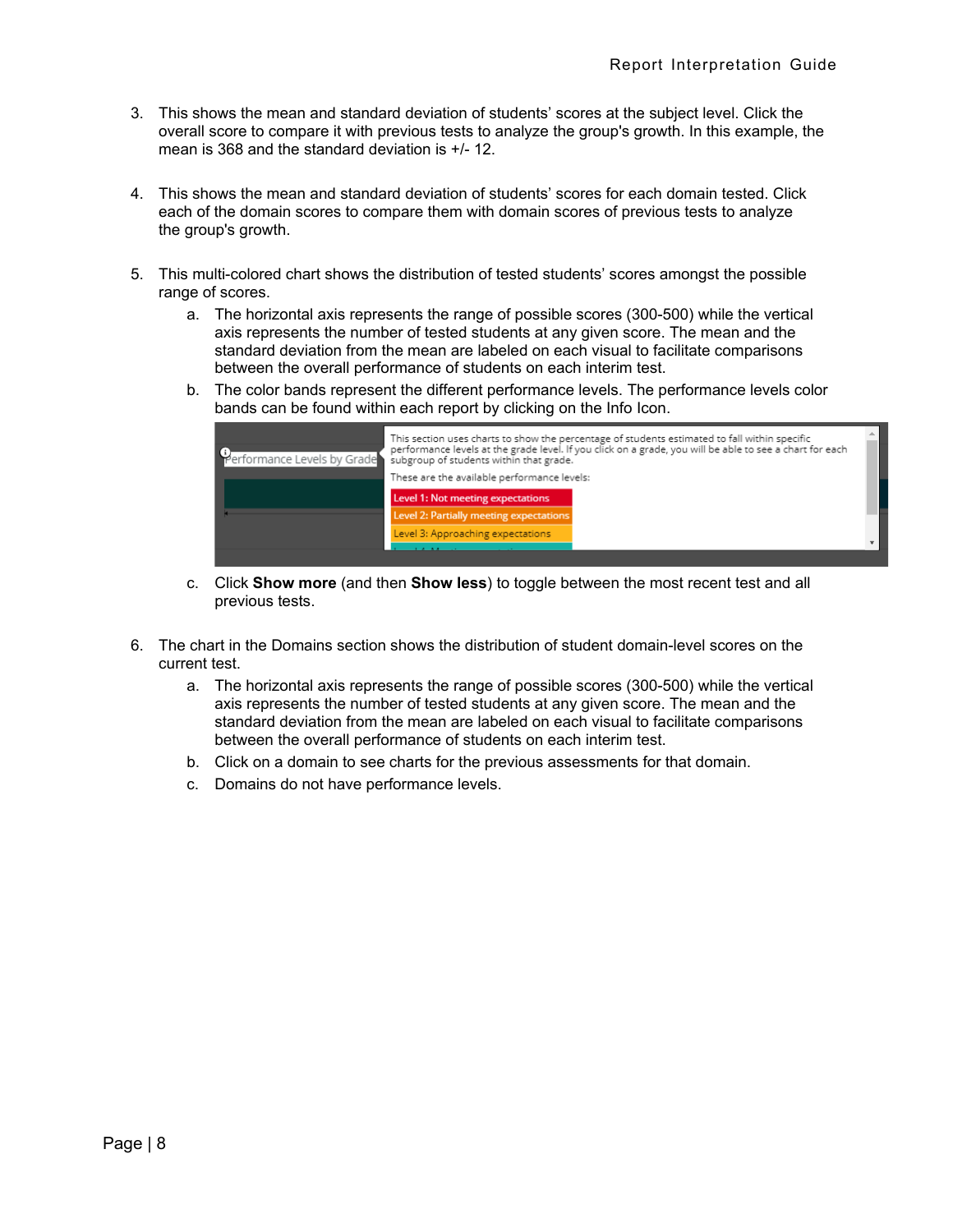## **Status Roster Report**

The **STATUS ROSTER REPORT** shows a group of students' estimated performance on a single test. This includes the subject-area and domain scale scores, and standard deviations.

This report will pull all students registered in a class into one report for teachers. This will allow teachers to see a quick summary of their class.



*On this report, you can click the arrows at the top of any column to sort that column.*

#### **Detailed Explanation of Report (1-6)**

1. Click on the Info Icon on the top right to expose the information available for each report.

|                                                                                           |     |      |     |     | PKDISTRICT1- MAX-LENGTH NAME-MAX-LENGTH (0000000000000001) STATUS OVERVIEW REPORT                                                                                                                                                                                                                                                 |                             |            |  |
|-------------------------------------------------------------------------------------------|-----|------|-----|-----|-----------------------------------------------------------------------------------------------------------------------------------------------------------------------------------------------------------------------------------------------------------------------------------------------------------------------------------|-----------------------------|------------|--|
| <b>P</b><br>Status by Grade                                                               |     |      |     |     |                                                                                                                                                                                                                                                                                                                                   | Performance Levels by Grade |            |  |
| within that grade.                                                                        |     |      |     |     | This section uses charts to show the distribution of the students' subject-level scores at the grade level.<br>The horizontal axis indicates the score, and the vertical axis indicates the number of students who<br>received that score. If you click on a grade, you will be able to see a chart for each subgroup of students |                             | 40%<br>(2) |  |
| 300                                                                                       | 340 | 1380 | 420 | 460 | 500                                                                                                                                                                                                                                                                                                                               |                             |            |  |
| TR/NSCEND   Copyright © 2021 by NCS Pearson, Inc. or its affiliates. All Rights Reserved. |     |      |     |     |                                                                                                                                                                                                                                                                                                                                   |                             |            |  |

- 2. The **Level** column indicates the estimated performance level for each student in that subject. The circular chart color represents the student's estimated performance level, surrounded with a confidence band.
	- a. When a student is placed in the lowest performance level, the confidence band around the circle reflects the likelihood that the student is placed in the lowest performance level.
	- b. When the performance level is one *other than the lowest performance level*, the confidence band around the circle represents the likelihood that the student is placed in that performance level or above it.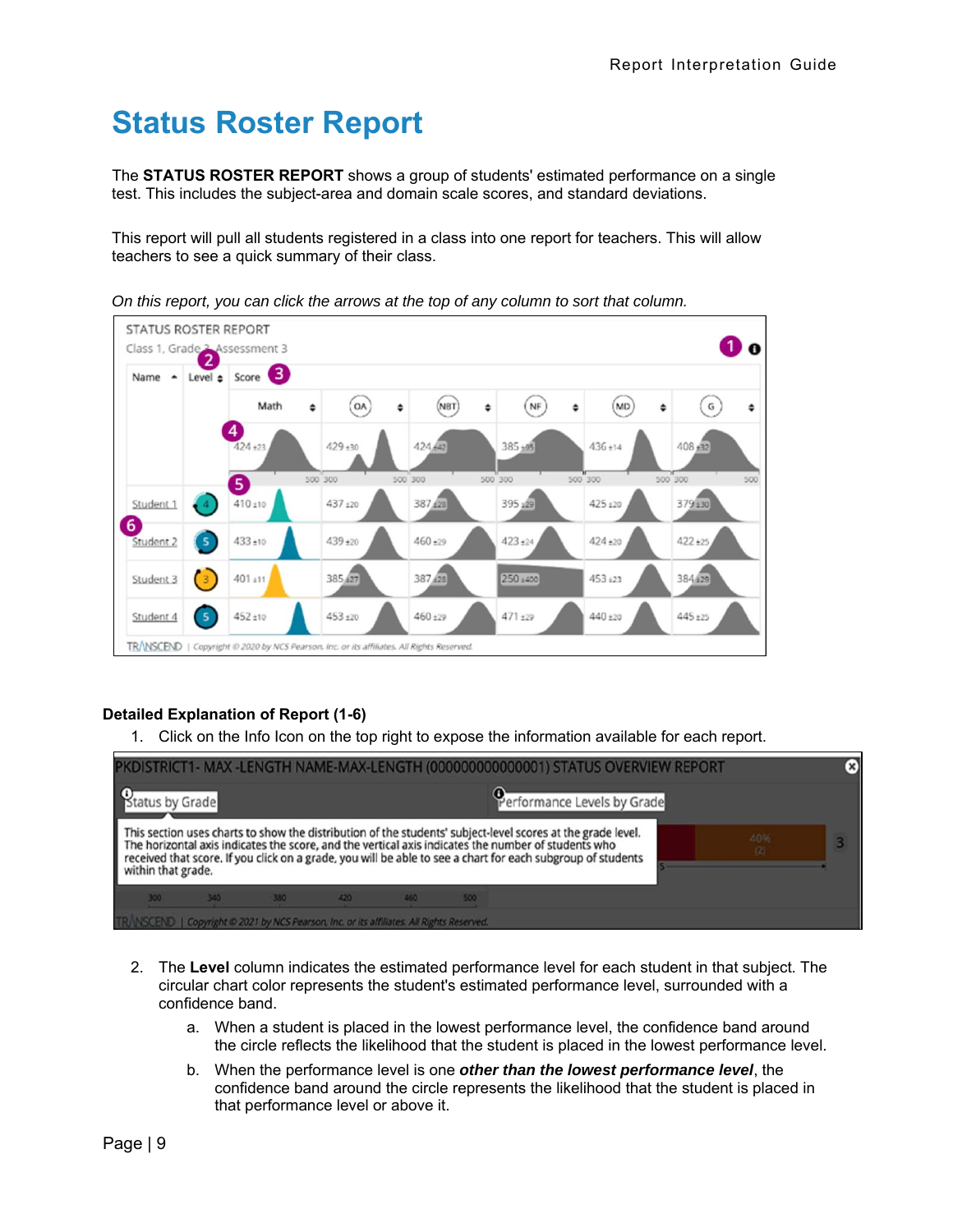c. The circles match the performance level colors shown above. The performance levels color bands can be found within each report by clicking on the Info Icon.



- 3. The **Score** section contains:
	- a. Summary of entire group of students (See 4 below for more information)
	- b. Overall and domain score for individual students (See 5 below for more information)
- 4. The information shown at the top of each Score column summarizes the entire group of students.
	- a. The numbers show the mean and standard deviation of the students' scores.
	- b. The chart shows the distribution of the students' scores. The horizontal axis indicates the score, and the vertical axis indicates the number of students who received that score.
- 5. Individual student rows show an individual's overall score, and their score in each domain.
	- a. The numbers show the score and its standard error of measurement.
	- b. The chart graphically illustrates the probable range of scores for that student.
- 6. Click a student name to go to that student's STATUS AND GROWTH REPORT.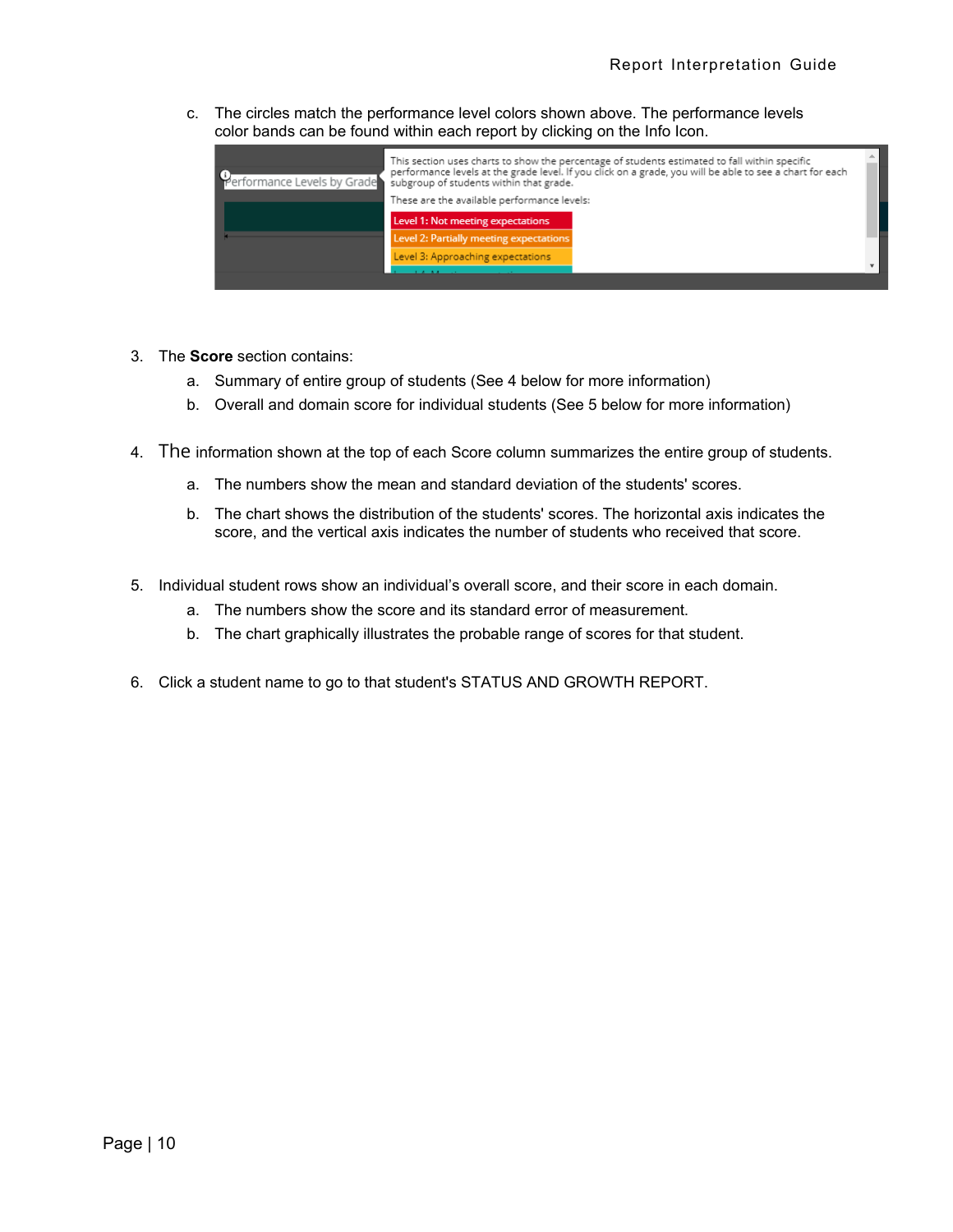### **Student Status and Growth Summary Report**

The **STATUS AND GROWTH REPORT** shows a single student's scores on a test. This includes the overall score, domain scores, and performance levels.



#### **Detailed Explanation of Report (1-5)**

1. Click on the Info Icon on the top right to expose the information available for each report.

|                                                                                            |     |        |     |     |     |                                                                                                                                                                                                                                                                                                                                   | PKDISTRICT1- MAX-LENGTH NAME-MAX-LENGTH (0000000000000001) STATUS OVERVIEW REPORT |            | × |
|--------------------------------------------------------------------------------------------|-----|--------|-----|-----|-----|-----------------------------------------------------------------------------------------------------------------------------------------------------------------------------------------------------------------------------------------------------------------------------------------------------------------------------------|-----------------------------------------------------------------------------------|------------|---|
| <b>O</b> Status by Grade                                                                   |     |        |     |     |     |                                                                                                                                                                                                                                                                                                                                   | Performance Levels by Grade                                                       |            |   |
| within that grade.                                                                         |     |        |     |     |     | This section uses charts to show the distribution of the students' subject-level scores at the grade level.<br>The horizontal axis indicates the score, and the vertical axis indicates the number of students who<br>received that score. If you click on a grade, you will be able to see a chart for each subgroup of students |                                                                                   | 40%<br>(2) |   |
| 300                                                                                        | 340 | $-380$ | 420 | 460 | 500 |                                                                                                                                                                                                                                                                                                                                   |                                                                                   |            |   |
| TR/ NSCEND   Copyright @ 2021 by NCS Pearson, Inc. or its affiliates. All Rights Reserved. |     |        |     |     |     |                                                                                                                                                                                                                                                                                                                                   |                                                                                   |            |   |

- 2. The overall student score indicates the student's score and standard error of measurement on the single test in that subject. The circular chart color represents the student's estimated performance level, surrounded with a confidence band. In this example, the student received an overall score of 410 +/-10 and a performance level 4 "Likely to meet expectations".
- 3. These numbers indicate the student's score and standard error of measurement for each of the domains.
	- a. *You can click the + (plus) on the overall score or one of the domain scores to compare this test with earlier tests to show the student's growth.*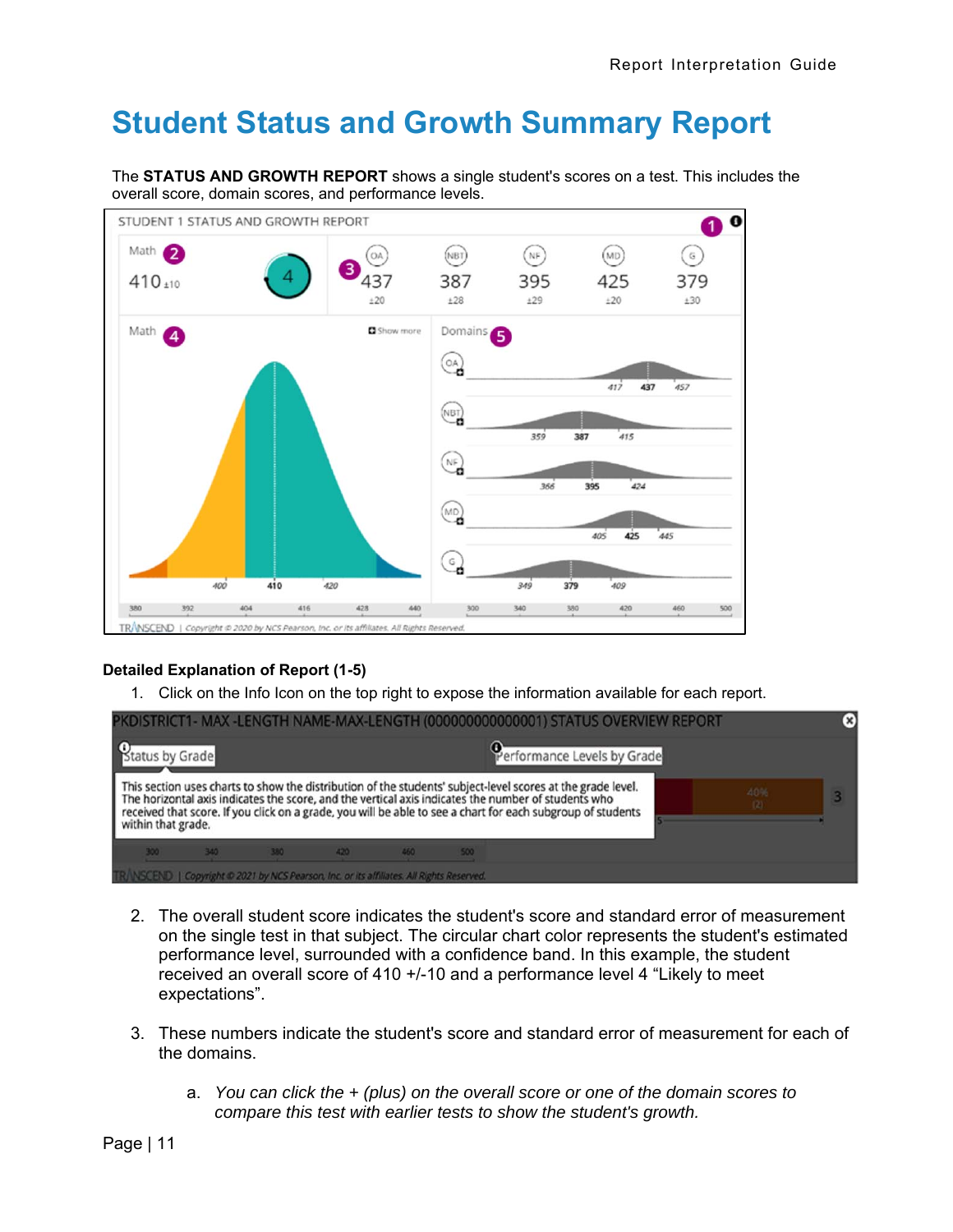- 4. The chart indicates the student's subject-level score and standard error of measurement on this single test.
	- a. The color bands represent the different performance levels. The performance levels color bands can be found within each report by clicking on the Info Icon.



- b. Click **Show more** (and then **Show less**) to toggle between the latest test and all tests.
- 5. Charts in the **Domains** section indicate the student's score and standard error of measurement for each of the domains on this specific test.
	- a. *You can click on a domain to see charts for the previous assessments for that domain.*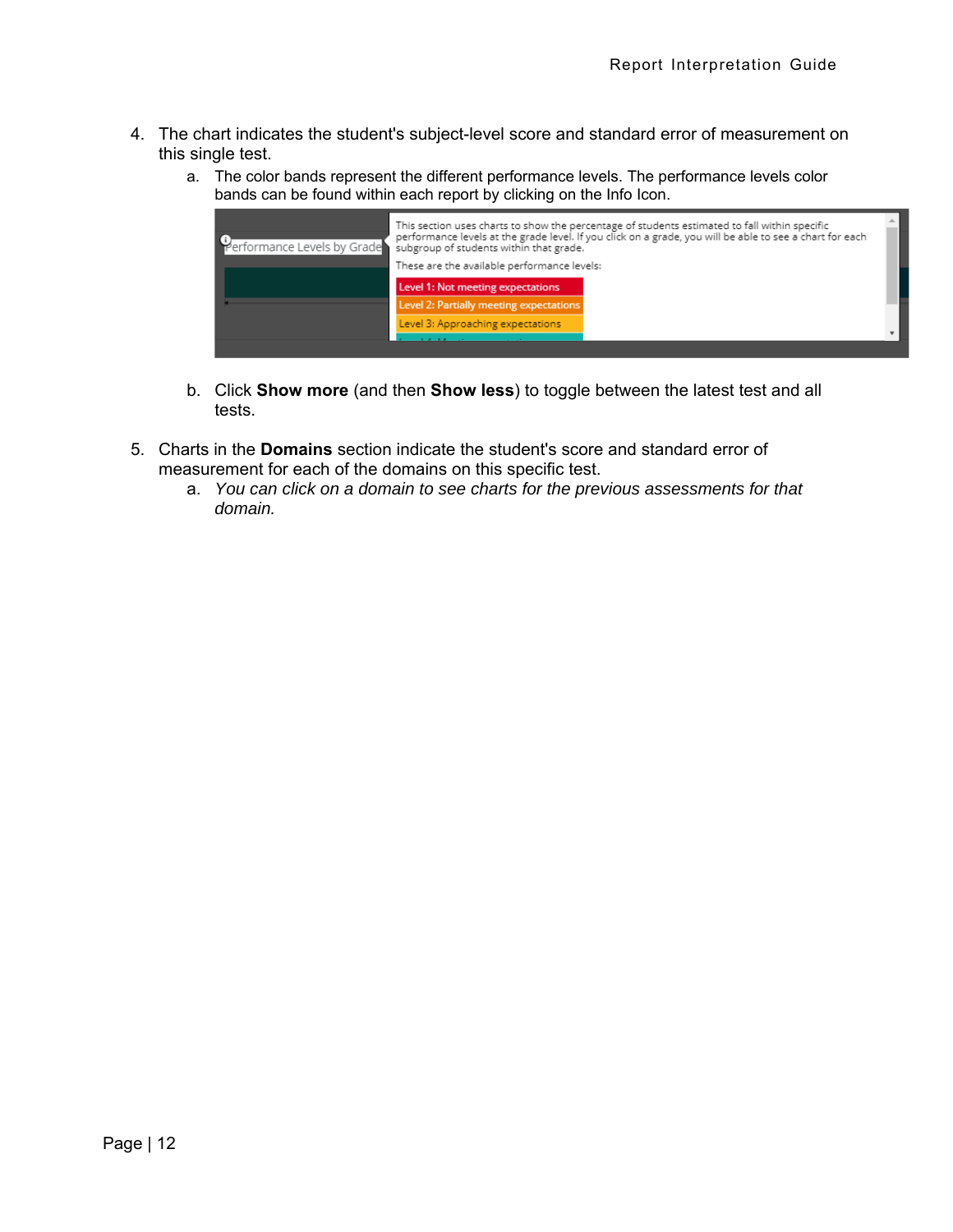## **Item Mapping Analysis Report**

The **ITEM MAPPING ANALYSIS REPORT** provides users information regarding each item that was administered to an individual student.

Users will be able to sort the item information by:

- The standard measured
- The difficulty of the item
- The order in which the student was administered the item



#### **Detailed Explanation of Report (1-3)**

- 1. The standard of the item measured.
- 2. Correctness- did the student get the item correct or incorrect.
	- a. A white X with a red circle indicates the student got the item incorrect. A white check mark with a green circle indicates the student got the item correct.
- 3. The item difficulty range.
	- a. Items with an item difficulty range around 400 are considered to be items of average difficulty. Items with an item difficulty range between 300-350 are considered to be easier items, whereas items with a difficulty range of 450-500 are considered to be more difficult items.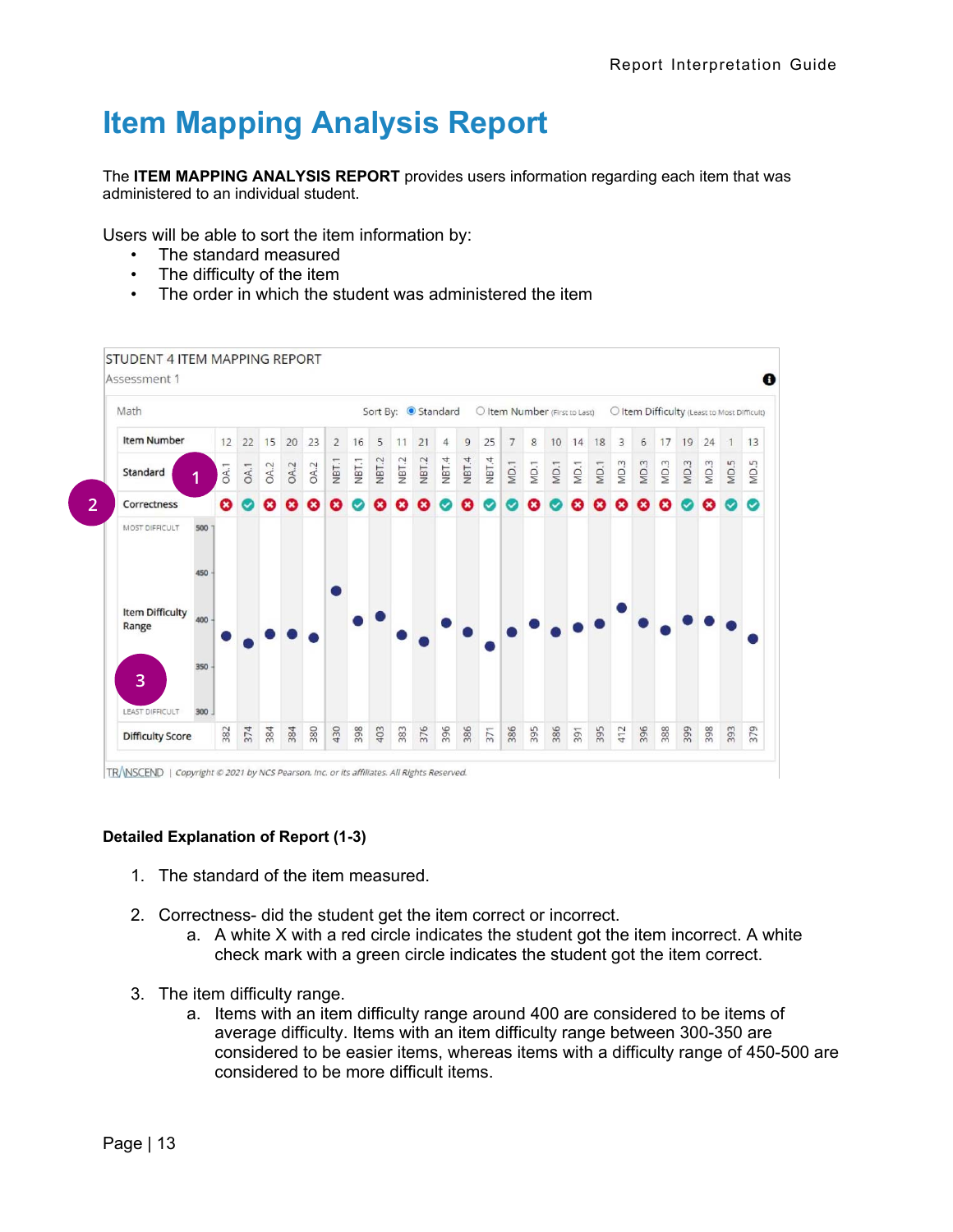Educators may use this report to consider questions like the following:

- 1. Are there certain standards that students excelled at? Or struggled with?
- 2. Did students get easier items correct and struggle with harder items within a specific standard?
- 3. Are the patterns in this report consistent with student performance on other assignments (i.e., homework, quizzes, classroom tests).
- 4. What was the range of item difficulties that were on the student assessment? Was the range large or small?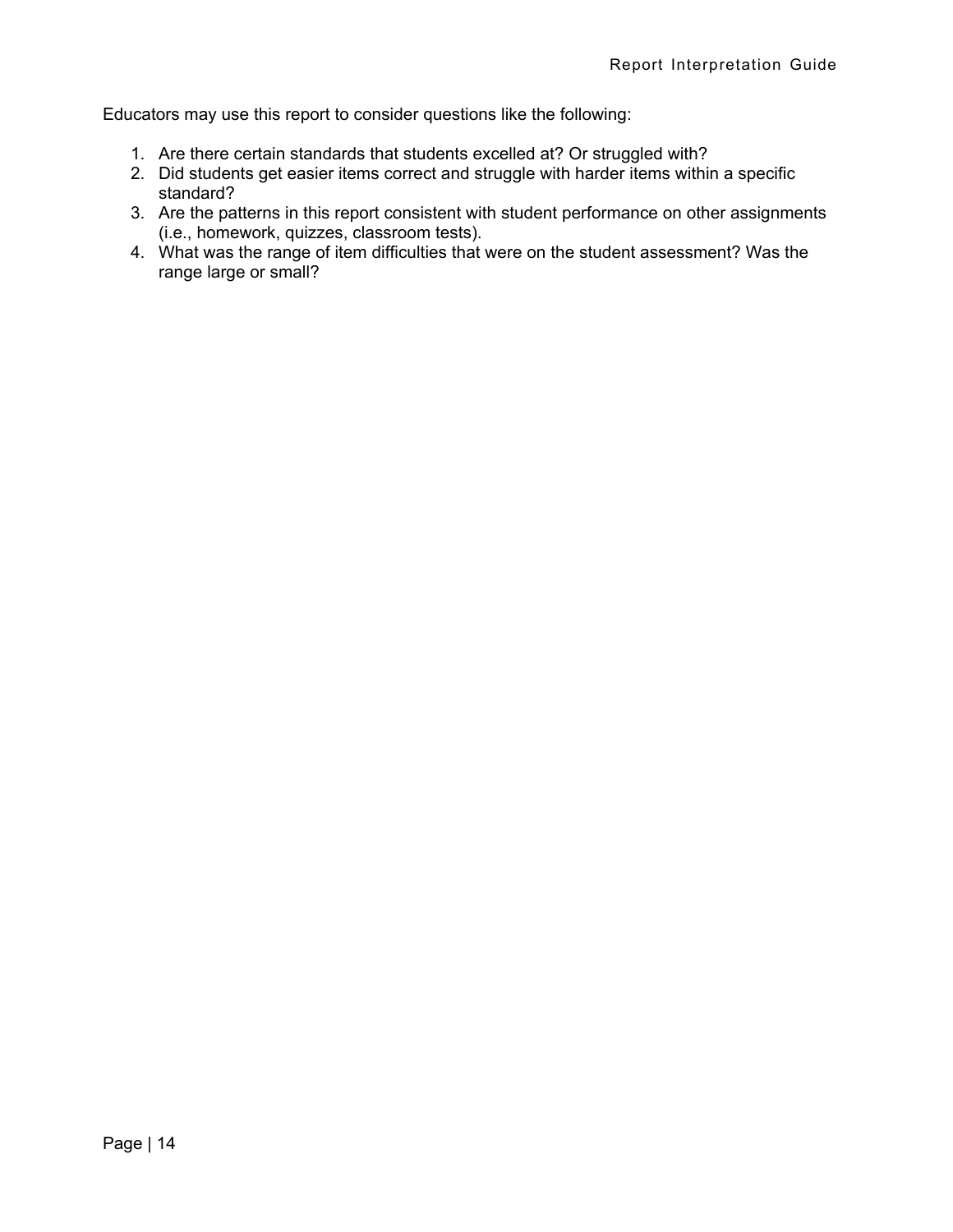### **Interim Test by Assessment Report**

The **INTERIM TEST BY ASSESSMENT REPORT** provides Item Group (standards) by assessment. This will be helpful at the state/district level to determine when each standard is assessed.

| Report Layout           |                                |         |       |                 |                     |                                         |                                         |                                         |
|-------------------------|--------------------------------|---------|-------|-----------------|---------------------|-----------------------------------------|-----------------------------------------|-----------------------------------------|
| <b>District</b><br>Code | <b>District</b><br><b>Name</b> | Subject | Grade | <b>Standard</b> | <b>First Tested</b> | <b>Tested in</b><br><b>Assessment 1</b> | <b>Tested in</b><br><b>Assessment 2</b> | <b>Tested</b> in<br><b>Assessment 3</b> |
| 002                     | 123 District                   | Math    | 3     | 3.G.A.1         | Assessment 1        | 3.G.A.1                                 | 3.G.A.1                                 | 3.G.A.1                                 |
| 002                     | 123 District                   | Math    | 3     | 3.G.A.2         | Assessment 3        |                                         |                                         | 3.G.A.2                                 |
| 002                     | 123 District                   | Math    | 3     | 3.MD.A.1        | Assessment 1        | 3.MD.A.1                                | 3.MD.A.1                                | 3.MD.A.1                                |
| 002                     | 123 District                   | Math    | 3     | 3.MD.A.2        | Assessment 2        |                                         | 3.MD.A.2                                | 3.MD.A.2                                |
| 002                     | 123 District                   | Math    | 3     | 3.MD.B.3        | Assessment 2        |                                         | 3.MN.B.3                                | 3.MN.B.3                                |
| 002                     | 123 District                   | Math    | 3     | 3.MD.B.4        | Assessment 2        |                                         | 3.MD.B.4                                | 3.MD.B.4                                |
| 002                     | 123 District                   | Math    | 3     | 3.MD.C.5        | Assessment 2        |                                         | 3.MD.C.5                                | 3.MD.C.5                                |
| 002                     | 123 District                   | Math    | 3     | 3.MD.C.6        | Assessment 3        |                                         |                                         | 3.MD.C.6                                |
| 002                     | 123 District                   | Math    | 3     | 3.MD.C.7        | Assessment 3        |                                         |                                         | 3.MD.C.7                                |
| 002                     | 123 District                   | Math    | 3     | 3.MD.D.8        | Assessment 3        |                                         |                                         | 3.MD.D.8                                |

In this example, 3.G.A.1 was initially tested in Interim 1 and then again in Interim 2, and 3. Whereas 3.G.A.2 was first tested in Interim 3.

- This report is permission based, so each district will only view their data.
- The report will be available both in PearsonAccessnext or for download (CSV format).

To access this report, click on the Reports menu and then select Operational Reports. You can do this from the left menu bar on the home page or the top menu bar.

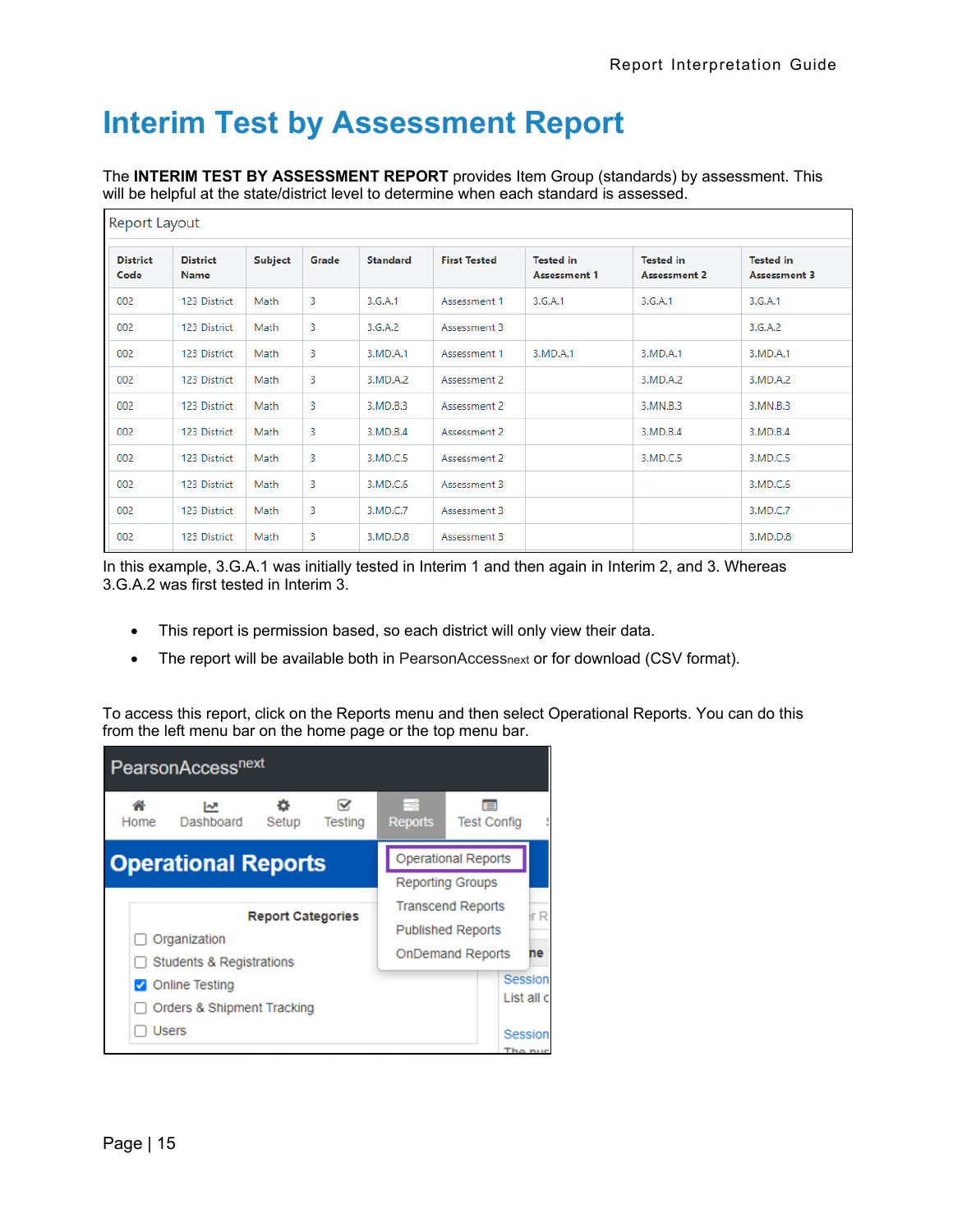## **Interim Writing Reports**

The **STUDENT INTERIM WRITING ASSESSMENT REPORT** provides users information on specific scoring criteria.

To access the Student Interim Writing Assessment report, click on the Reports menu and then select OnDemand Reports. You can do this from the left menu bar on the home page or the top menu bar.

|                      | PearsonAccess <sup>next</sup>   |       |                     |                     |                                                       |         |
|----------------------|---------------------------------|-------|---------------------|---------------------|-------------------------------------------------------|---------|
| Home                 | ∣∾<br>Dashboard                 | Setup | M<br><b>Testing</b> | E<br><b>Reports</b> | E<br><b>Test Config</b>                               | Support |
|                      | <b>OnDemand - Preliminary</b>   |       |                     |                     | <b>Operational Reports</b><br><b>Reporting Groups</b> |         |
| <b>Find Students</b> |                                 |       |                     |                     | Interim Test Reports<br><b>Published Reports</b>      |         |
|                      | Enter Student Name or Unique ID |       |                     |                     | <b>OnDemand Reports</b>                               |         |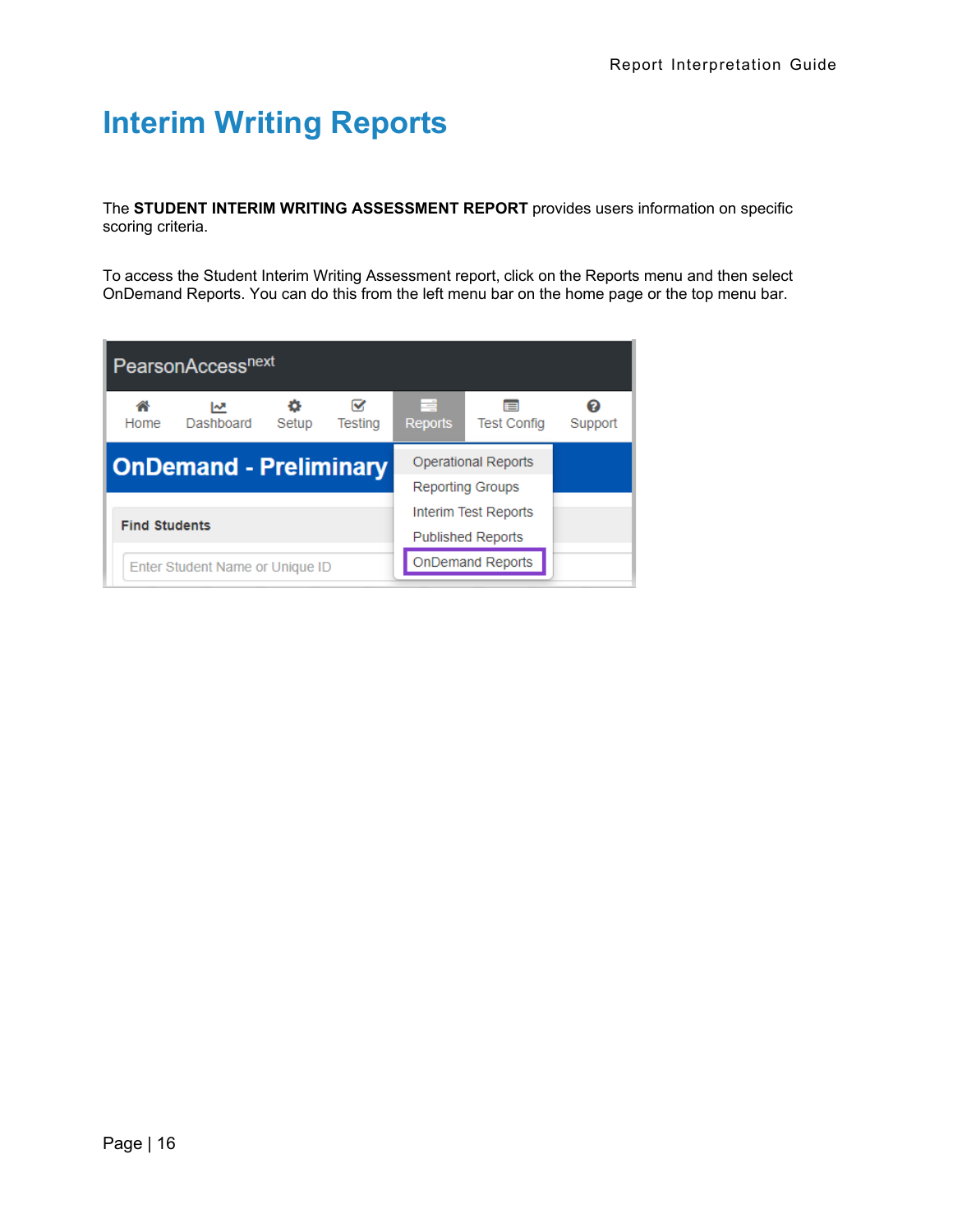**Example Interim Writing Student Detail Report:** 



The IL Interim Writing Student Detail report provides Student Demographic information, the Overall Student Score, and the score break down for six different Writing Traits.

Writing Traits are scored based on a score range of 1-6 (1 lowest) and (6 highest).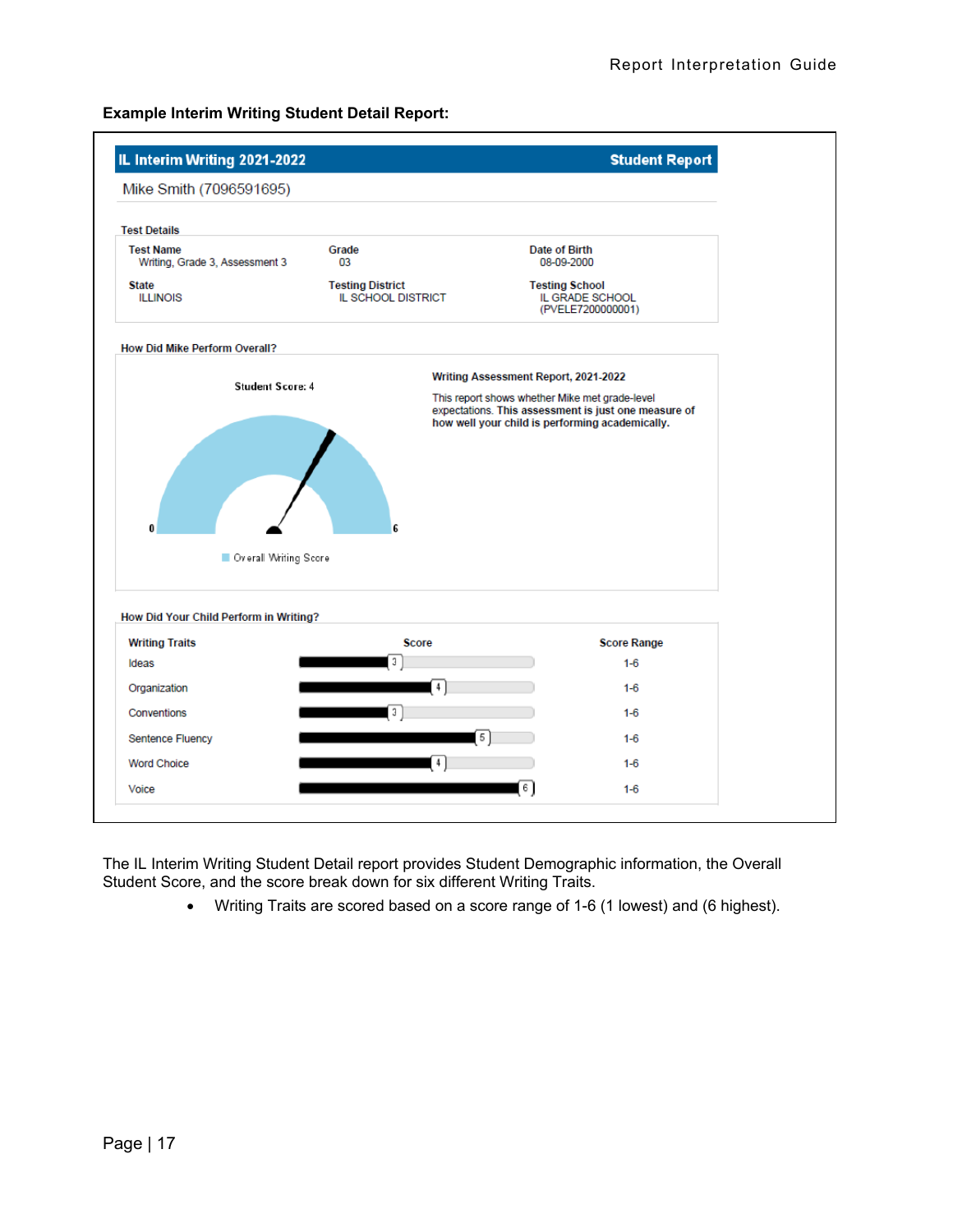The individual traits scores are as follows:

**Ideas** 

The extent to which the essay includes a clear main idea as well as appropriately introduced, developed, detailed, and connected supporting ideas.

#### **Organization**

The extent to which the essay includes an effective and concise introduction, a skillful conclusion, logical organization, and effective transitions.

#### **Conventions**

The extent to which the essay demonstrates control of complex grammatical constructions and is free of spelling, capitalization, punctuation, and grammatical errors.

#### **Sentence Fluency**

The extent to which the essay demonstrates control of sophisticated sentence constructions, successful connections between sentences, and variety of sentence beginnings, length, and structure.

#### **Word Choice**

The extent to which the essay includes topic-appropriate, precise, mature, vivid, and engaging vocabulary.

#### **Voice**

The extent to which the essay displays audience awareness and adopts an appropriate and engaging tone for the topic.

*Note that an overall score of 0 indicates that the essay could not be accurately evaluated. Please see the discussion below on the Response Report for more details.*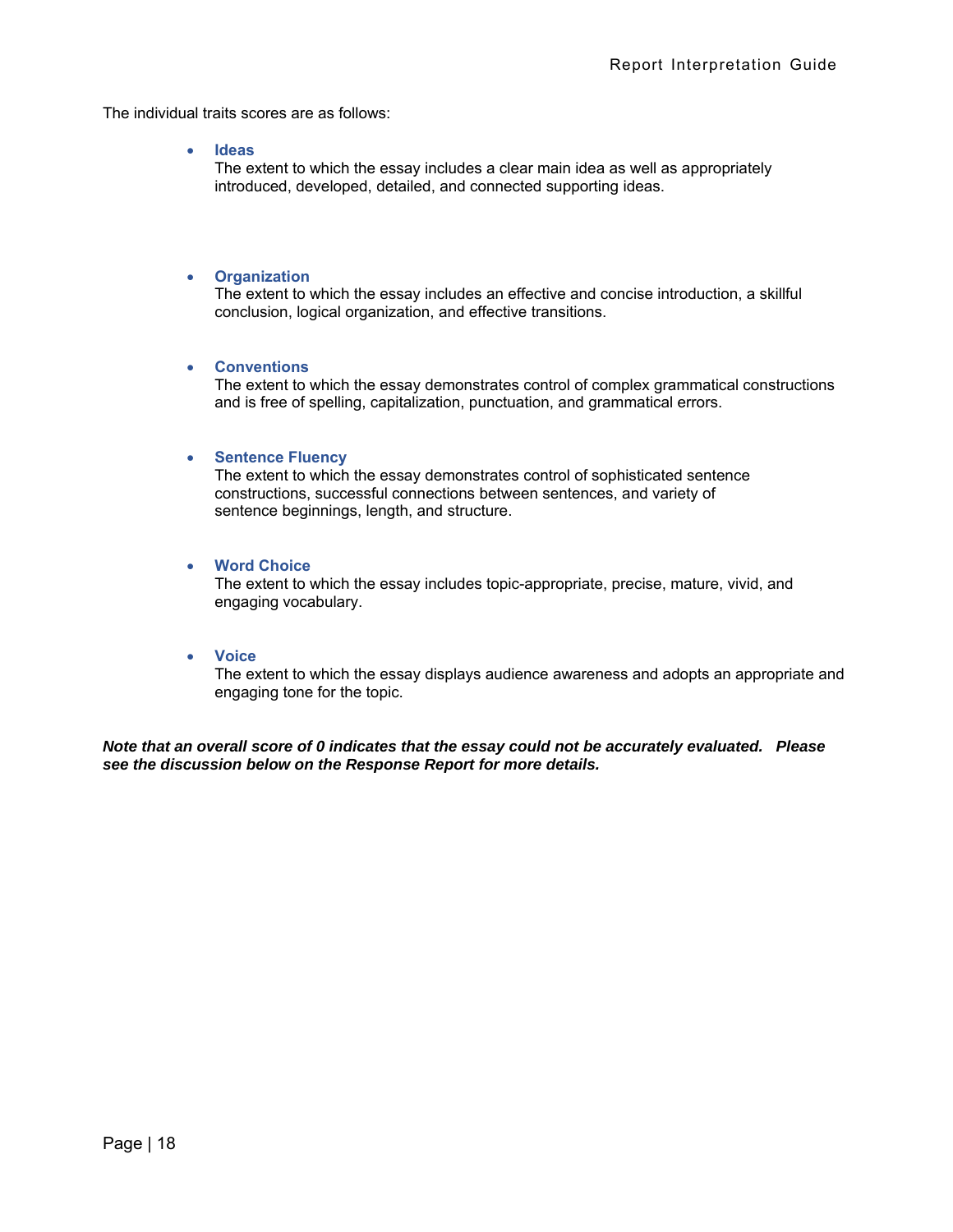View the written responses by using the **STUDENT WRITING RESPONSE REPORT.**

To access the Student Writing Response report, click on the Reports menu and then select Published Reports. You can do this from the left menu bar on the home page or the top menu bar.

|                     | PearsonAccess <sup>next</sup> |       |                     |                     |                                                       |              |  |
|---------------------|-------------------------------|-------|---------------------|---------------------|-------------------------------------------------------|--------------|--|
| Home                | ᅜ<br><b>Dashboard</b>         | Setup | ∝<br><b>Testing</b> | e<br><b>Reports</b> | B<br><b>Test Config</b>                               | ດ<br>Support |  |
|                     | <b>Published Reports</b>      |       |                     |                     | <b>Operational Reports</b><br><b>Reporting Groups</b> |              |  |
| 르                   | Tasks 0 Selected              |       |                     |                     | <b>Interim Test Reports</b>                           |              |  |
| <b>Select Tasks</b> |                               |       |                     |                     | <b>Published Reports</b>                              |              |  |
|                     |                               |       |                     |                     | <b>OnDemand Reports</b>                               |              |  |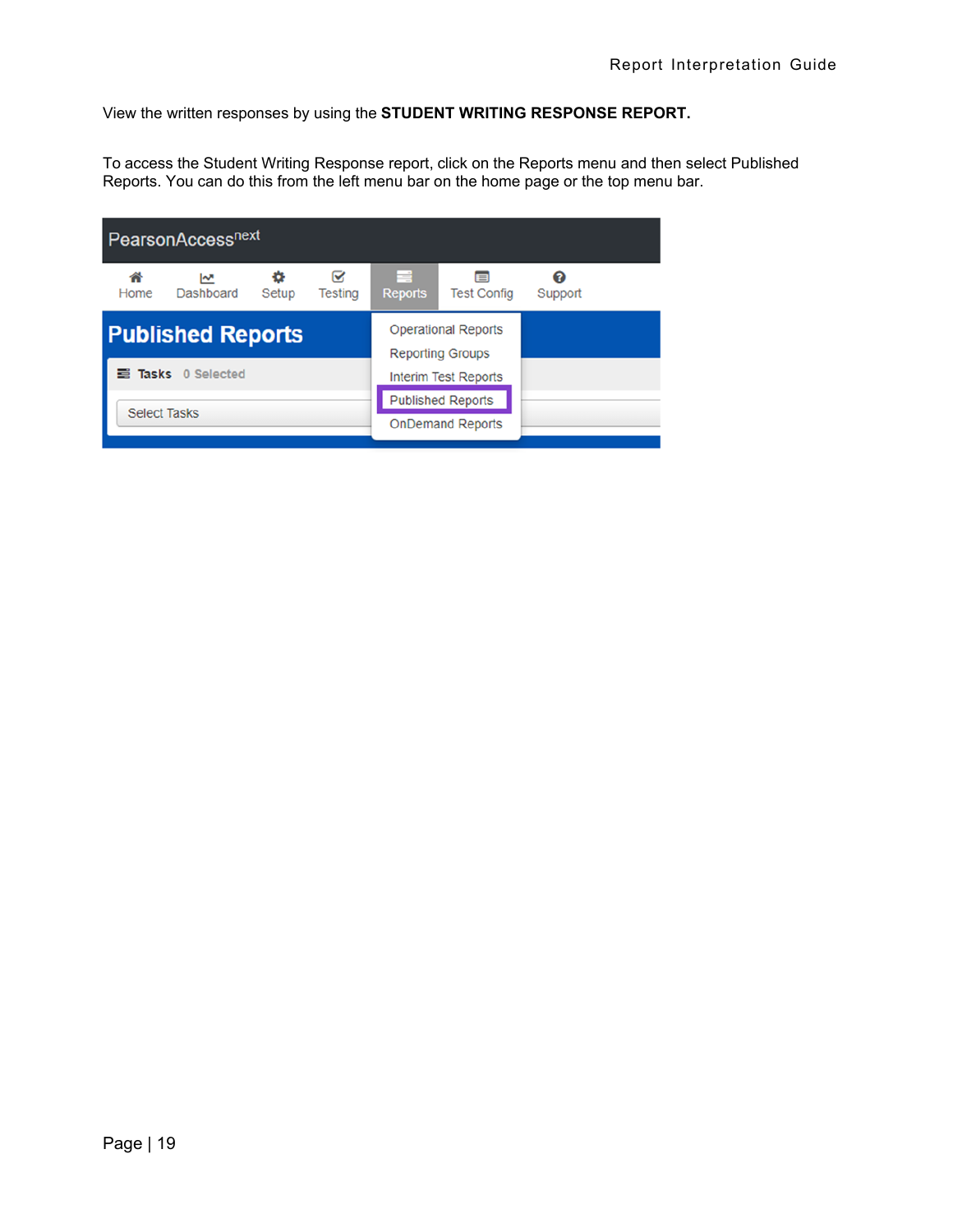#### **Example Student Writing Response Report:**

| <b>TANK</b>                                                |                                                                                                                      |                     | <b>Student Writing Response</b><br>IL Interim Writing 2021-2022                                                                             |
|------------------------------------------------------------|----------------------------------------------------------------------------------------------------------------------|---------------------|---------------------------------------------------------------------------------------------------------------------------------------------|
|                                                            | WRITINGLAST204, WRITINGFIRST204 (0038185875)                                                                         |                     |                                                                                                                                             |
| School<br>PV GRADE SCHOOL<br>(PVELE7200000001)             | <b>Test Name</b><br>Writing, Grade 4,<br>Assessment 3                                                                | Ideas<br>1/6        | <b>Sentence Fluency</b><br>2/6                                                                                                              |
| <b>District</b><br>PV SCHOOL DISTRICT<br>(PVDIST010700000) |                                                                                                                      | Organization<br>1/6 | <b>Word Choice</b><br>2/6                                                                                                                   |
|                                                            | <b>Writing Overall</b><br>Performance<br>2/5                                                                         | Conventions<br>3/6  | Voice<br>2/6                                                                                                                                |
|                                                            | Prompt Text can be 255 characters. Prompt Text can be 255 characters. Prompt Text can be 255 characters. Prompt Text |                     | Prompt Text can be 255 characters. Prompt Text can be 255 characters. Prompt Text can be 255 characters. Prompt Text can be 255 characters. |
|                                                            |                                                                                                                      |                     |                                                                                                                                             |
|                                                            |                                                                                                                      |                     |                                                                                                                                             |
|                                                            |                                                                                                                      |                     |                                                                                                                                             |
|                                                            |                                                                                                                      |                     |                                                                                                                                             |

The Student Writing Response report includes similar scoring information as the Student Assessment report but also includes the student response.

- Writing Traits are scored based on a score range of 1-6 (1 lowest) and (6 highest).
- The Overall Writing Performance on a scale of 1-5.
- The actual student written response.

#### **How the scores are determined**

The written responses are evaluated using automated scoring technology. The automated engine is trained on hundreds of student essays written by students at the grade level specified for the given prompt. Before scoring a response, the automated engine first evaluates the accuracy with which it can do so. If it is not confident that it can return accurate scores, the report will include a "Low Confidence\*" indicator as shown in the report below.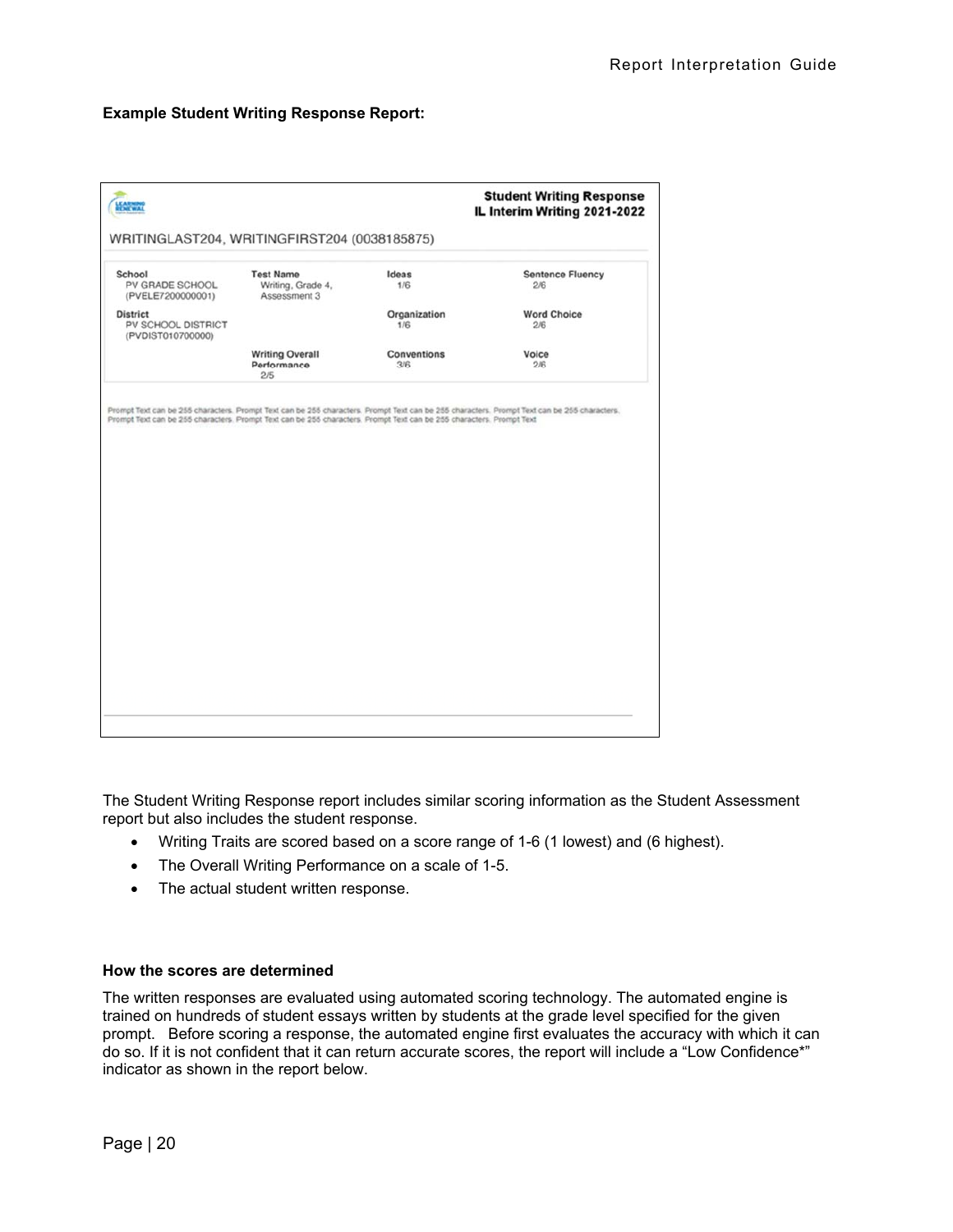| <b>LEARNING</b>                                                  |                                                       |                     | <b>Student Writing Response</b><br>IL Interim Writing 2021-2022                                                                    |
|------------------------------------------------------------------|-------------------------------------------------------|---------------------|------------------------------------------------------------------------------------------------------------------------------------|
| WRITINGLAST204, WRITINGFIRST204 (0038185875)                     |                                                       |                     |                                                                                                                                    |
| School<br>PV GRADE SCHOOL<br>(PVELE7200000001)                   | <b>Test Name</b><br>Writing, Grade 4,<br>Assessment 3 | Ideas<br>1/6        | <b>Sentence Fluency</b><br>2/6                                                                                                     |
| <b>District</b><br>PV SCHOOL DISTRICT<br>(PVDIST010700000)       | Low Confidence*                                       | Organization<br>1/6 | <b>Word Choice</b><br>2/6                                                                                                          |
|                                                                  | <b>Writing Overall</b><br>Performance<br>2/5          | Conventions<br>3/6  | Voice<br>2/6                                                                                                                       |
|                                                                  |                                                       |                     |                                                                                                                                    |
|                                                                  |                                                       |                     |                                                                                                                                    |
|                                                                  |                                                       |                     |                                                                                                                                    |
|                                                                  |                                                       |                     |                                                                                                                                    |
|                                                                  |                                                       |                     |                                                                                                                                    |
| is unusual compared with other responses written to this prompt. |                                                       |                     | *For a low confidence level - Please review your essay with your teacher. Your choice of topic, style, vocabulary, or organization |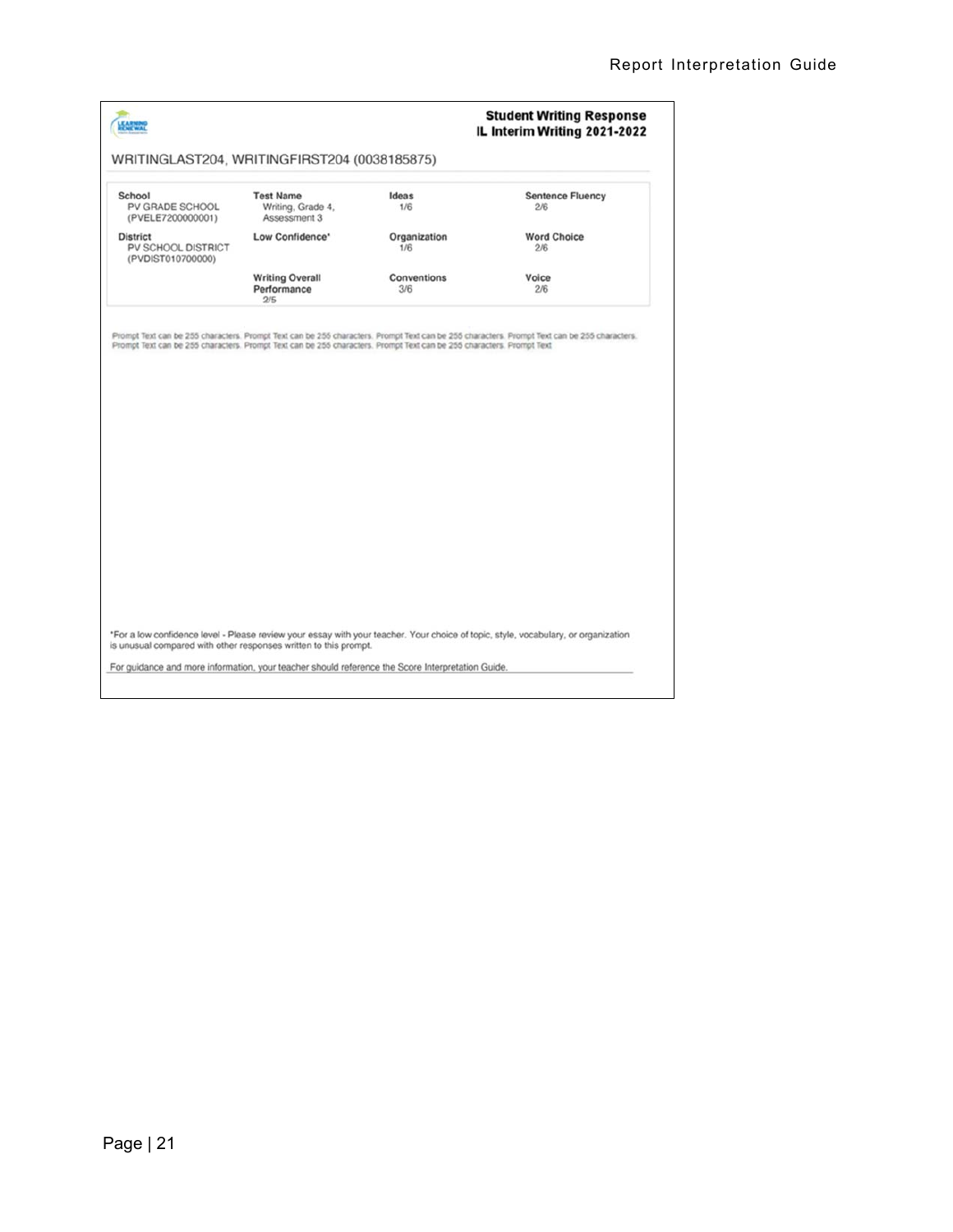The automated engine has certain expectations about the content, style, and skill level of student writing based on the responses on which it was trained. If a new response does not meet these expectations, then the automated engine will not be confident enough in its ability to score the essay accurately. This can happen for a variety of reasons including the following:

- The response may be too short to evaluate the skill level of the student
- The response may be much longer than expected for an essay
- The essay may be off-topic, or it may be highly creative.
- The essay may not be a good faith essay. For example, it may be a refusal to write.
- The essay may demonstrate a skill level that is very different from the expected skill level.
- The essay may be in all capital letters, or in all lower-case letters, and thus not demonstrate appropriate formal writing style.
- The essay may include excessive repetition of content, such as copying and pasting the same paragraph over and over.
- The essay may not look like an essay. For example, it may be just a list of words or contain little to no punctuation.

If a new response is very different than the responses on which the engine was trained, then it may not be able to provide scores, even low confidence ones, at all. In such cases, trait scores of 0 will show on the report as shown in the example below.